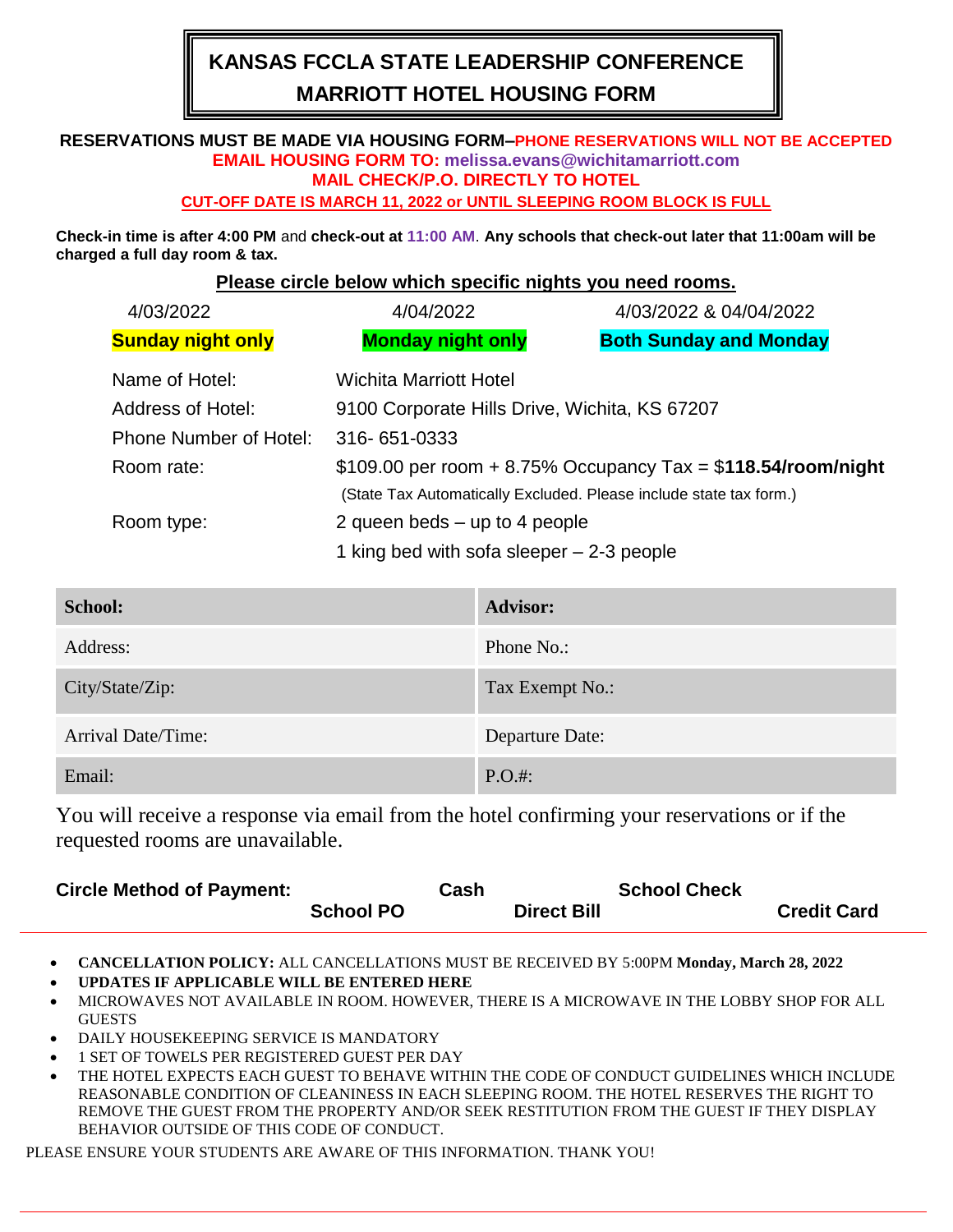### School Name:

| <b>JUIUUI NAIIIU.</b><br>Please list the advisor in the first room. (Duplicate form as needed & number pages.) |                      |                          |                 |                                    |  |
|----------------------------------------------------------------------------------------------------------------|----------------------|--------------------------|-----------------|------------------------------------|--|
|                                                                                                                | <b>Delegate Name</b> | Student/<br><b>Adult</b> | Male/<br>Female | <b>Room Type</b><br><b>Request</b> |  |
| Example                                                                                                        | Jones, Mary          | A                        | F               | King or<br>Double/Double           |  |
| Room#                                                                                                          | 1.                   |                          |                 |                                    |  |
|                                                                                                                | 2.                   |                          |                 |                                    |  |
|                                                                                                                | 3.                   |                          |                 |                                    |  |
|                                                                                                                | 4.                   |                          |                 |                                    |  |

| Room#  | 1.                                                                           |  |  |
|--------|------------------------------------------------------------------------------|--|--|
|        | 2.                                                                           |  |  |
|        | 3.                                                                           |  |  |
|        | 4.                                                                           |  |  |
| Room#  | 1.                                                                           |  |  |
|        | 2.                                                                           |  |  |
|        | 3.                                                                           |  |  |
|        | 4.                                                                           |  |  |
| Room#  | 1.                                                                           |  |  |
|        | 2.                                                                           |  |  |
|        | 3.                                                                           |  |  |
|        | 4.                                                                           |  |  |
| $T1 -$ | and an acceptable and acceptable from the sec<br>المتعادل والمستحدث والمناور |  |  |

Please copy this page of the form if more rooms are needed.